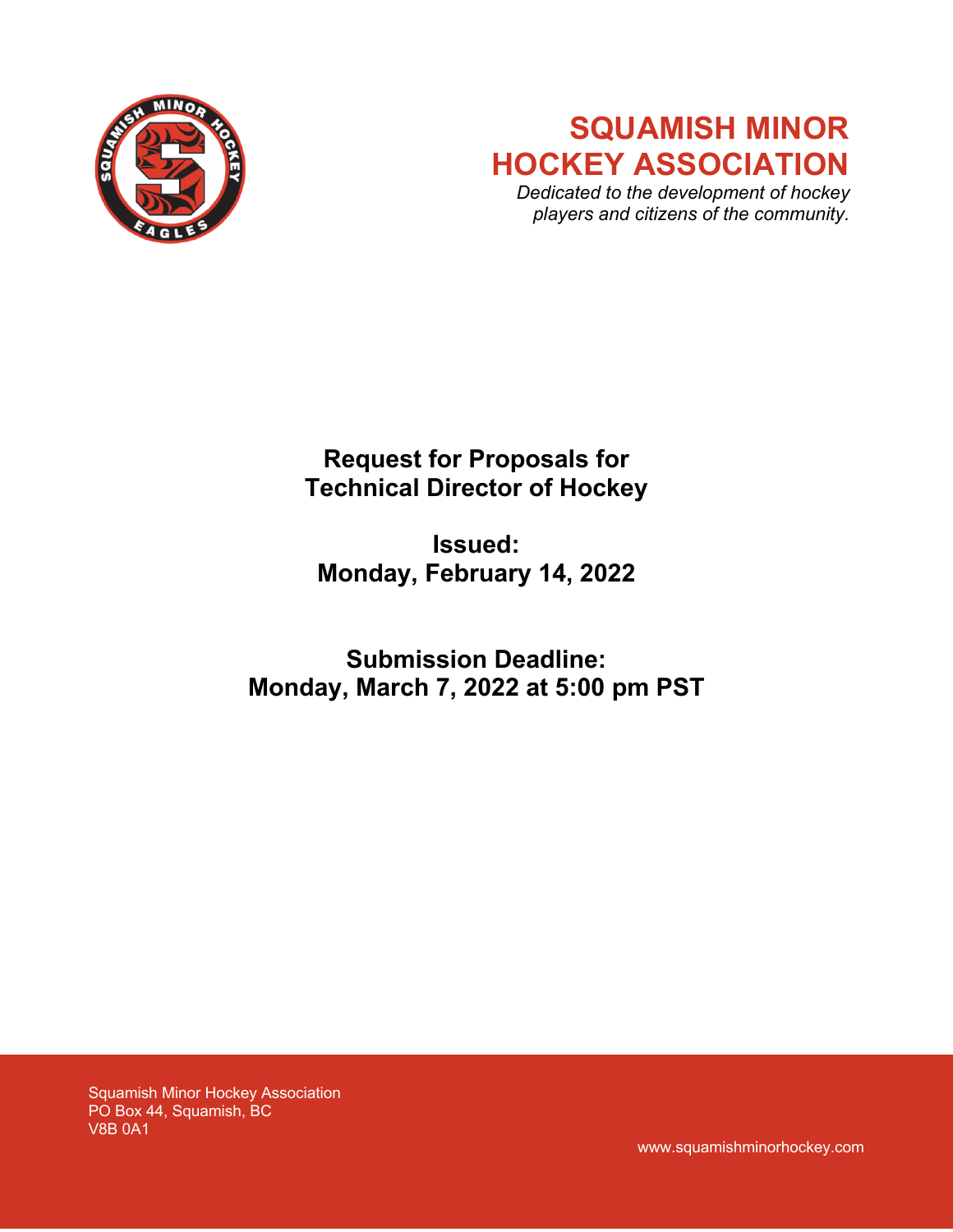## **1) About Squamish Minor Hockey Association:**

Squamish Minor Hockey Association (SMHA) is a community-based nonprofit organization that provides a comprehensive minor hockey program to an average of 275 young players per season.

### Our mission:

*To establish and operate ice hockey teams and programs in the District of Squamish, dedicated to encouraging and fostering the highest standards of sportsmanship, self-discipline, courage, perseverance, and citizenship of its members both on and off the ice.* 

We are committed to the development of individual skills, team play, and character of every player in the organization. SMHA focuses on providing all youth between the ages of 5 to 17 years with equal opportunity to access hockey programs and services that promote fitness, sportsmanship, teamwork, cooperation, and community. SMHA provides support for each player to have the best possible chance to participate, have fun, and succeed in the sport of ice hockey.

SMHA's hockey program consists of both recreational (House league) and competitive team (Rep) opportunities. Divisions include pre-novice U6 – U9, U11, U13, U15, and U18. We also support the Sea to Sky Bears Zone Teams in partnership with Whistler Minor Hockey Association for divisions U15 and U18. In a typical season, the teams have regular practices two to three times per week with one or more games per week. Games consist of both home and away competitions. Each team has the opportunity to experience at least one away tournament per season.

SMHA is run by a volunteer Board of Directors. The Board of Directors is elected by voting members of the Association for two-year terms. Elections are held annually to coincide with the Annual General Meeting.

SMHA is made up of approximately 80 – 100 community volunteers as parent coaches, team managers, tournament coordinators, equipment managers, referee schedulers, ice schedulers, and fundraising coordinators.

Brennan Park Recreation Center holds the only sheet of ice in the municipality of Squamish. SMHA programming takes place at this community centre seven days per week. Ice times start at 5:45 AM and can go as late as 10:00 PM with a range of 3 to 7 hours of ice time each day.

### **2) Invitation to Proponents:**

This Request for Proposals ("RFP") is an invitation from Squamish Minor Hockey Association to prospective proponents to submit proposals for a Technical Director of Hockey to support our Player & Coach Development Program as further described in this document.

### **3) RFP Contact:**

The contact for this RFP process and all inquiries will be:

Megan Reynolds: megan.1reynolds@gmail.com

Proponents and their representatives are not permitted to contact any employees, officers, agents, board members or other representatives of Squamish Minor Hockey Association other than the RFP Contact, concerning this RFP. Failure to adhere to this rule may result in the disqualification of the proponent and the rejection of the proponent's proposal.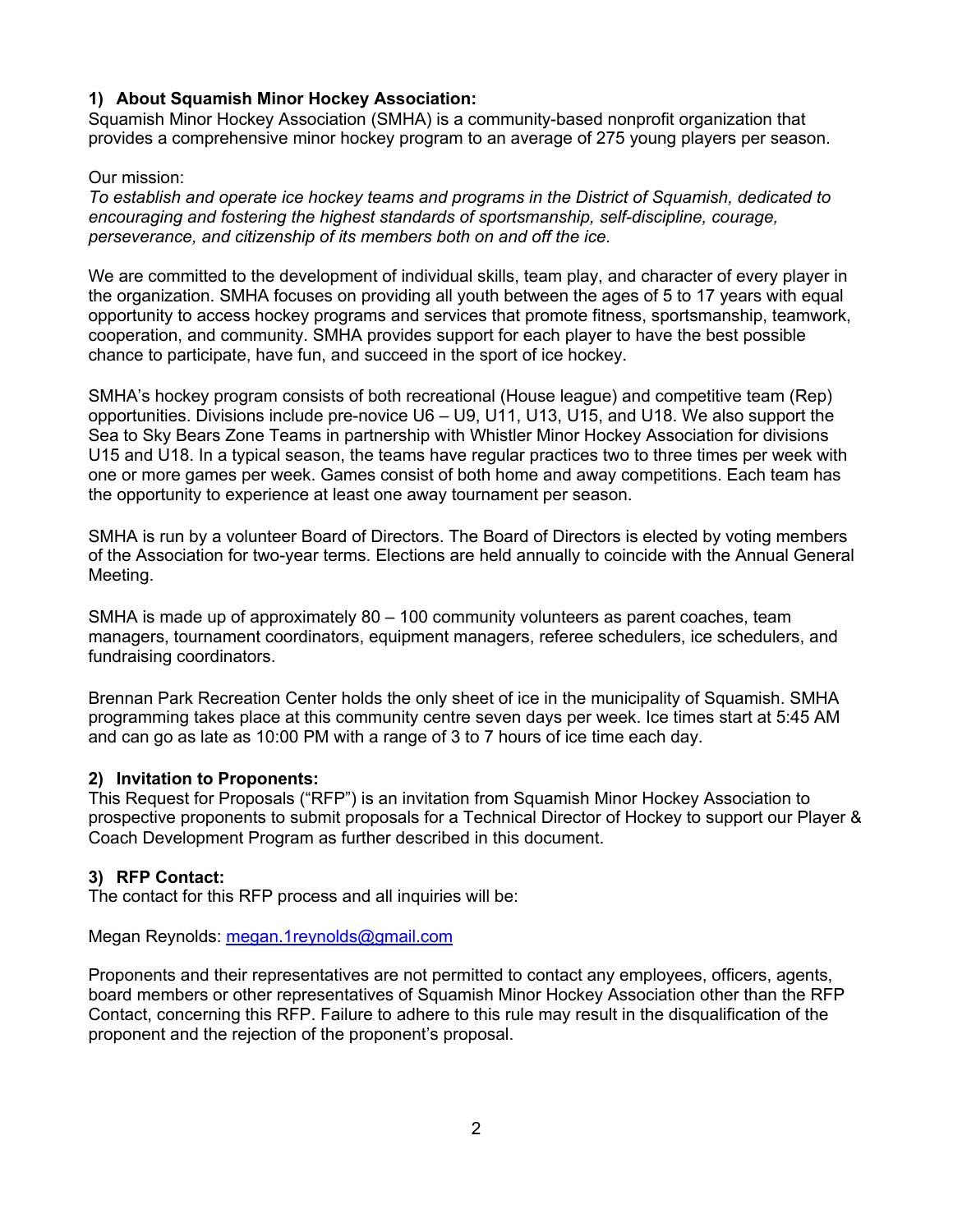## **4) Question Period:**

Questions regarding this RFP may be submitted to the RFP Contact up to and including Friday, March 4, 2022 at 5:00 pm PST.

## **5) Scope of Work:**

SMHA is seeking a Technical Director of Hockey as a paid contract position to work with the SMHA President and Board of Directors to deliver a comprehensive Player & Coach Development Program. The Technical Director will be helping to shape the future of our association while developing a strong, sustainable hockey program that addresses the needs and maximizes the potential of players and coaches at all levels of play.

The Technical Director will be responsible for all aspects of player and coach development in the Squamish Minor Hockey program, including but not limited to:

- Design, delivery and facilitation of an on/off ice program that reflects Hockey Canada guidelines.
- Design and implement hockey development programs that support advancement in individual player skills as well as team skills and concepts.
- Lead all aspects of coach recruitment, hiring and retention, with the support of the coach hiring committee.
- Manage, mentor and motivate paid and volunteer coaches for all levels of play, with an eye to their continuing involvement in the association and their progression to higher levels.
- Improve programs for the instruction of players new to the game.
- Improve player skill development at all levels of play, including initiation, house and rep levels.
- Improve participation and skill development of goalies at all levels of play.
- Identify high performance and committed players ready for higher levels of play and coordinate mentoring for them as they transition to higher levels both within and outside of the association.
- Provide technical leadership and develop the rep team tryout process.
- Support the Sea to Sky Bears Zone Teams in partnership with Whistler Minor Hockey Association for divisions U15 and U18.
- Provide front-line support to players and coaches.
- New program development, such as spring and summer camps, power skating and skills development.
- Support a culture of equity and inclusion in hockey to increase participation of underrepresented members of our community.
- Make recommendations to SMHA for program improvement and implement changes as required.
- Support governance and policy development for hockey related policies and procedures.
- Provide monthly reports to the SMHA Board of Directors regarding program development and performance.
- Attend Board and Member meetings as required.
- Liaise with sport governing bodies and hockey organizations if required.

## **6) Qualifications:**

- The successful proponent will have a minimum of National Coaching Certificate Program (NCCP) Level 1 or Hockey Canada Development 1 Coaching Certificate.
- Strong working knowledge of Hockey Canada's Long-Term Player Development (LTPD) and Long-Term Athlete Development (LTAD) models, and ability to translate them into coaching plans that support individual player skills development and team tactics.
- 5 years coaching experience with players under the age of 18.
- Speak-Out, Respect in Sport, and Respect in Coaching certificates.
- Concussion Awareness Training certificate.
- BC Hockey Associate Membership.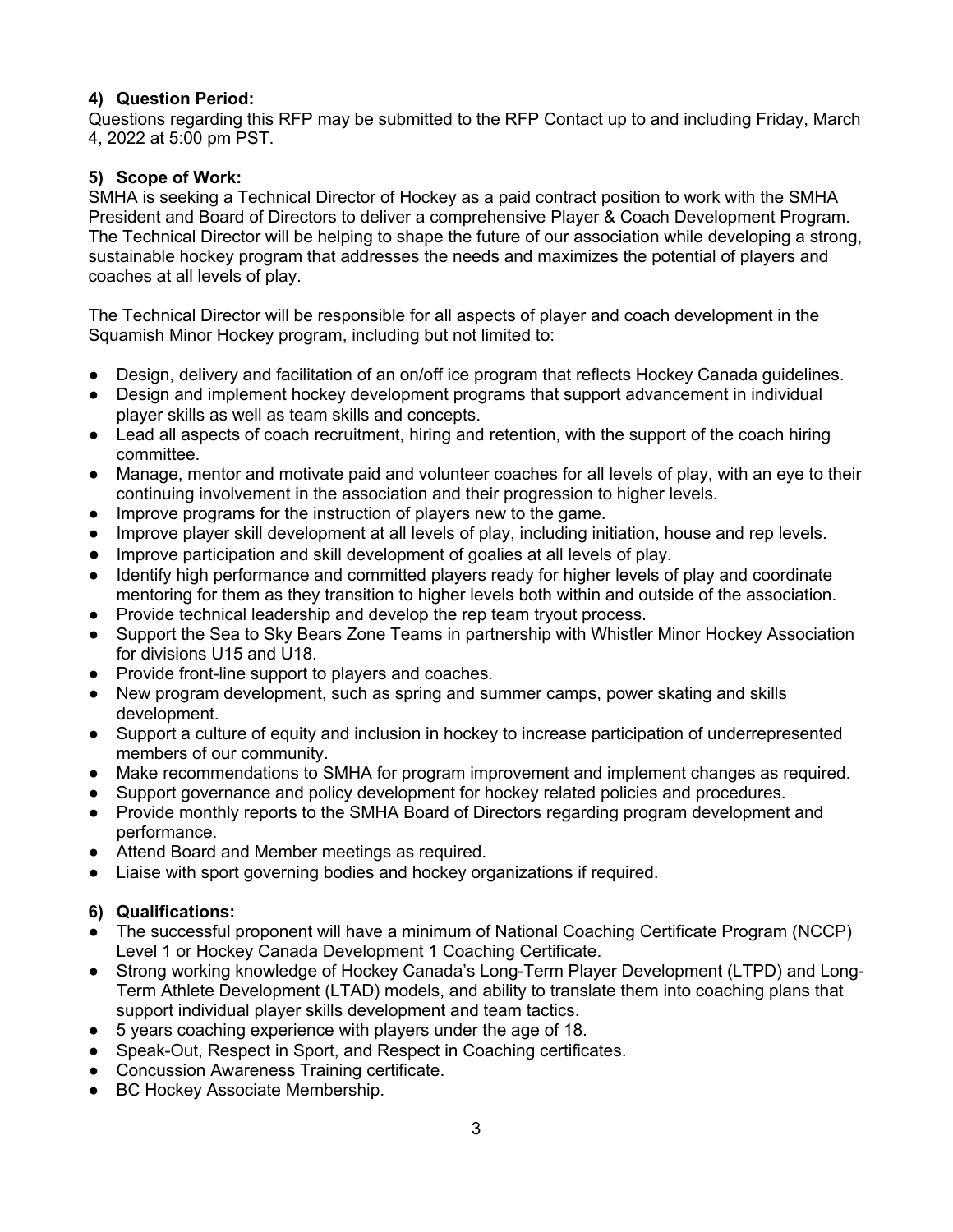- All appropriate security clearances, including a Criminal Record Check for Vulnerable Persons.
- Past experience as a player at a competitive level, head coach, technical director and/or administrator.

## **7) Attributes:**

- Proponents must have an understanding of the needs of beginners as well as high-performance athletes.
- A love of working with children and youth, a sense of fun and an ability to bring this to bear in coaching situations.
- Strong understanding of what motivates children and youth and how to incorporate this into coaching plans and player development programs.
- Experience serving as a role model to youth, while exemplifying the values of amateur sport and a passion for youth and hockey.
- Creativity and an openness to try new things.
- Strong communication skills with children, parents and caregivers.
- Provide vision and leadership to the program.

## **8) Additional Requirements:**

The successful proponent will be required to provide the following:

- a) Computer hardware and software programs required to fulfill obligations.
- b) Proof of general liability insurance naming SMHA as additional insured.
- c) Proof of WorkSafe BC coverage.

Squamish Minor Hockey Association will provide:

- a) Access to the rink and office space at Brennan Park Recreation Centre.
- b) Equipment required on-ice for player and coach development programs.
- c) Rental space required for any coach development training and seminars.

## **9) RFP Submission Content:**

Submissions should address the following:

- a) Experience and qualifications.
- b) Examples of work relevant to the Scope of Work outlined in this RFP.
- c) An overview of the approach to fulfilling the deliverables outlined in the Scope of Work, including details on coach development, on-ice player development, the number of coaches required, and any subcontracts that will be engaged in program delivery.
- d) A financial summary outlining fees and estimated hours. Proponents should provide a summary of employees, subcontractors, tasks, hours and fees for the scope of work outlined in this RFP.
- e) A calendar of activities to support the Scope of Work identified in this RFP.
- f) References from current or past clients.

### **10) Responses to the RFP:**

SMHA will acknowledge receipt of all submissions, however, proponents will not hear further from SMHA unless SMHA selects to engage with all proponents, at its sole discretion.

### **11) Submission Delivery and Closing Date:**

SMHA will receive submissions in electronic .pdf format only through email no later than **Monday, March 7, 2022 at 5:00 PM PST** (the "submission closing date and time"). The submission should be limited to 15 pages total in length and file size should not exceed 20 MB. Only those submissions received on or before the submission closing date and time will be considered.

When sending submissions via email, the proponent is responsible for ensuring that its submission is received before the submission closing date and time at the email address specified on the RFP